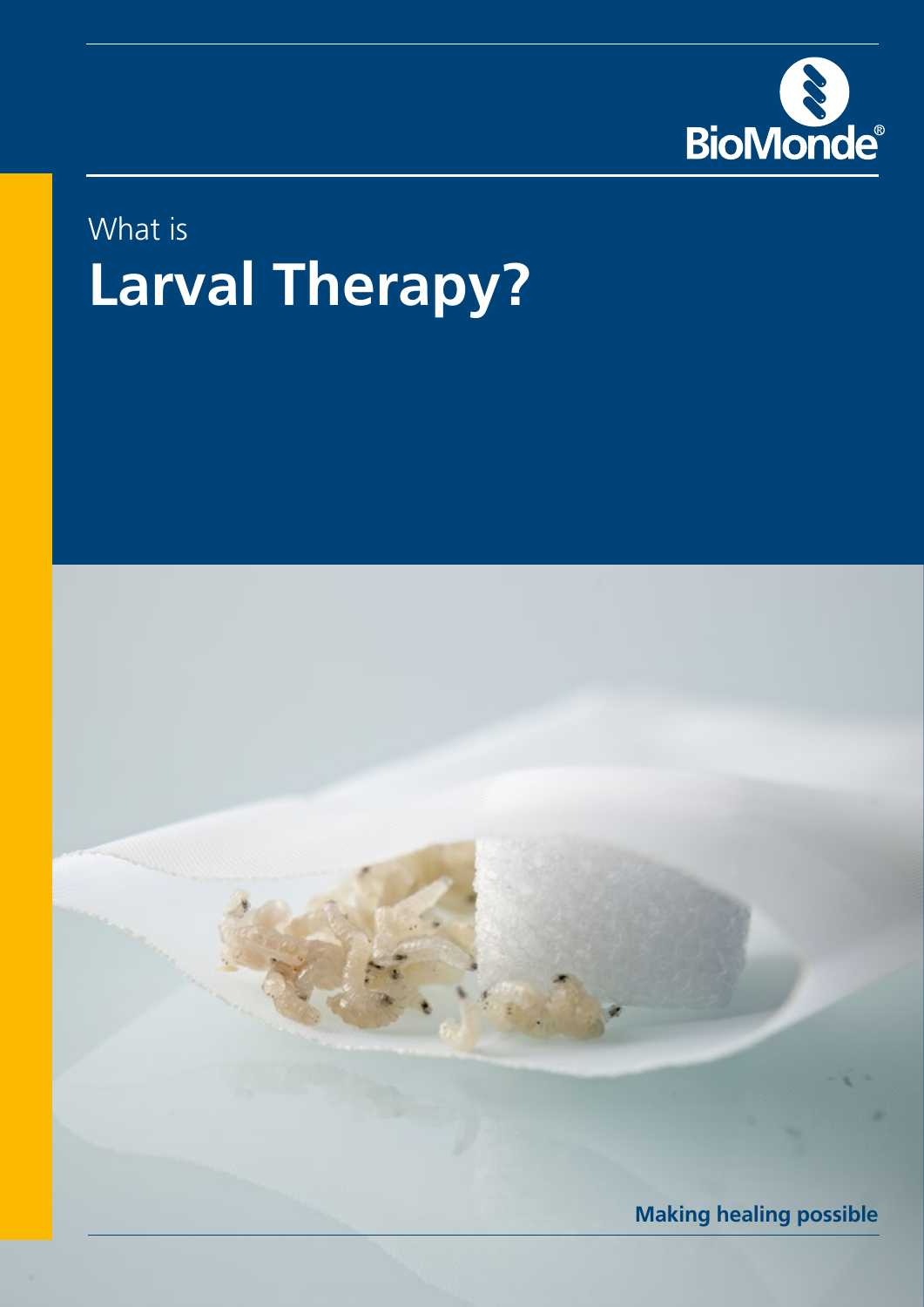### **Discover Larval Therapy**

Larval Therapy uses the live larvae of the greenbottle fly species Lucilia sericata to remove unviable tissue and bacteria from non-healing, chronic and some acute wounds. Larvae produce secretions that contain proteolytic enzymes which selectively liquidise devitalised tissue into a liquid or semi-liquid which they ingest through the net of the BioBag® dressing.

This process, assisted with microsurgery (use of mandibles to score and loosen the tissue) allows the larvae to physically and selectively remove unviable tissue and bacteria from the wound. This debridement process is both gentle and precise.

### **The Larval Therapy Effect**

- Progression from the inflammatory phase of wound healing <sup>1</sup>
- Significant reduction in wound odour<sup>2</sup>
- Normalisation of moisture balance<sup>1</sup>
- Lower incidence of infection <sup>3</sup>
- In-vitro biofilm eradication within 48 hours <sup>4</sup>

### **Larval Therapy Discovered**

Larval Therapy has a long and successful history. It is said to have been used by Aboriginal Tribes and Maya Indians for thousands of years. Its powerful wound cleaning abilities were first documented during war time, from the Italian War in 1557 through World War I. By World War II Larval Therapy had become an accepted form of treatment for non-healing and infected wounds but fell out of favour in the 1940s due to the advent of penicillin.

### **Adverse Events**

Known adverse events include an increase in wound pain (particularly in patients with pre-existing wound pain or limb ischaemia), peri-wound skin irritation and bleeding. Light bleeding of the granular wound bed would be considered normal.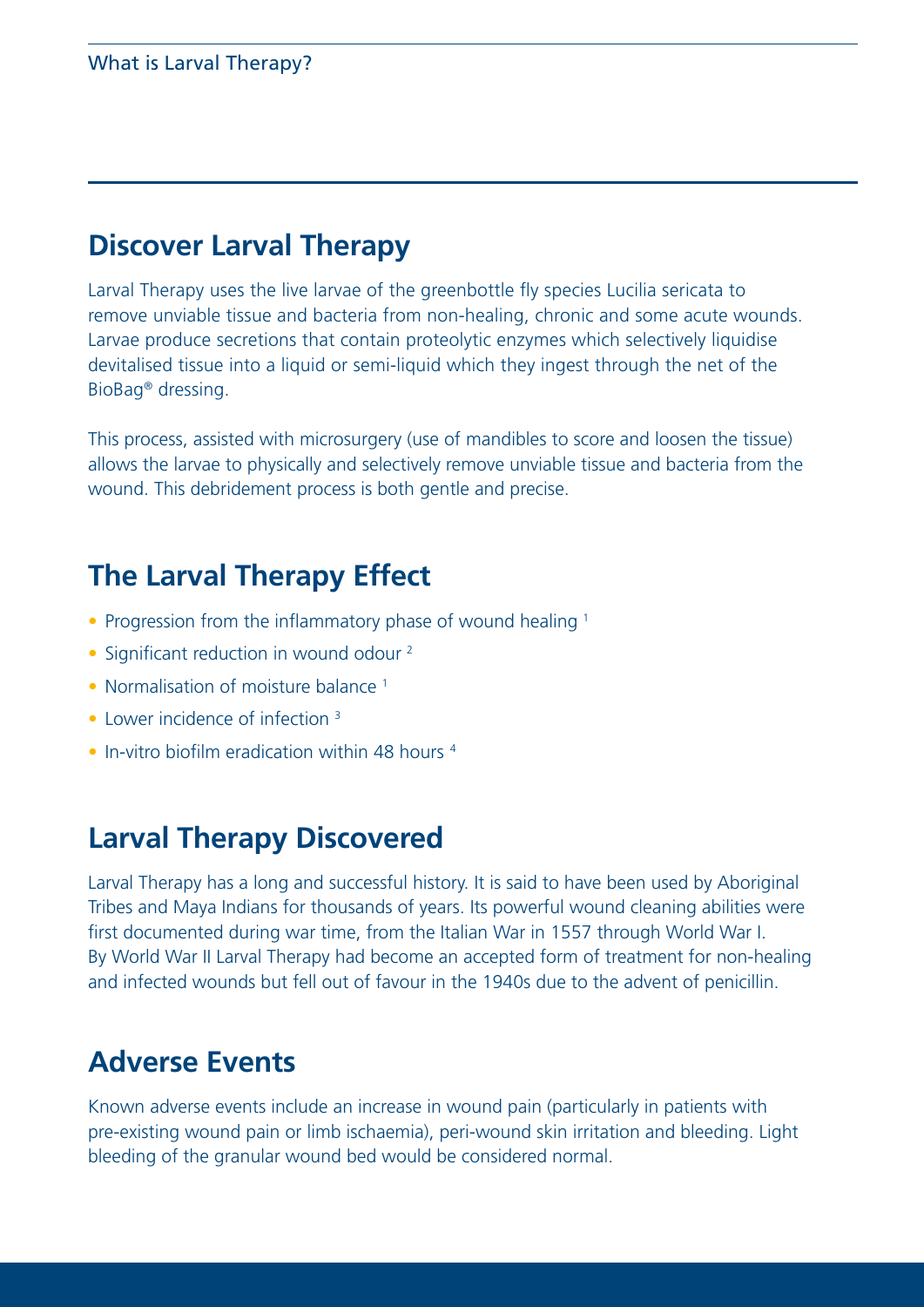### **Discover BioBag**®

BioBag® is a biosurgical wound dressing containing aseptically produced living larvae of the greenbottle fly Lucilia sericata. The BioBag® is available in five different sizes to deliver precise dosing for optimal results. BioBag® is simply placed onto the area to be treated and remains on the wound for up to four days.



## **Containing Larval Therapy**

- Innovative sealed dressing
- Patients' preferred application method <sup>5</sup>
- As effective as the traditional application method <sup>6</sup>
- Easy to apply, assess, and remove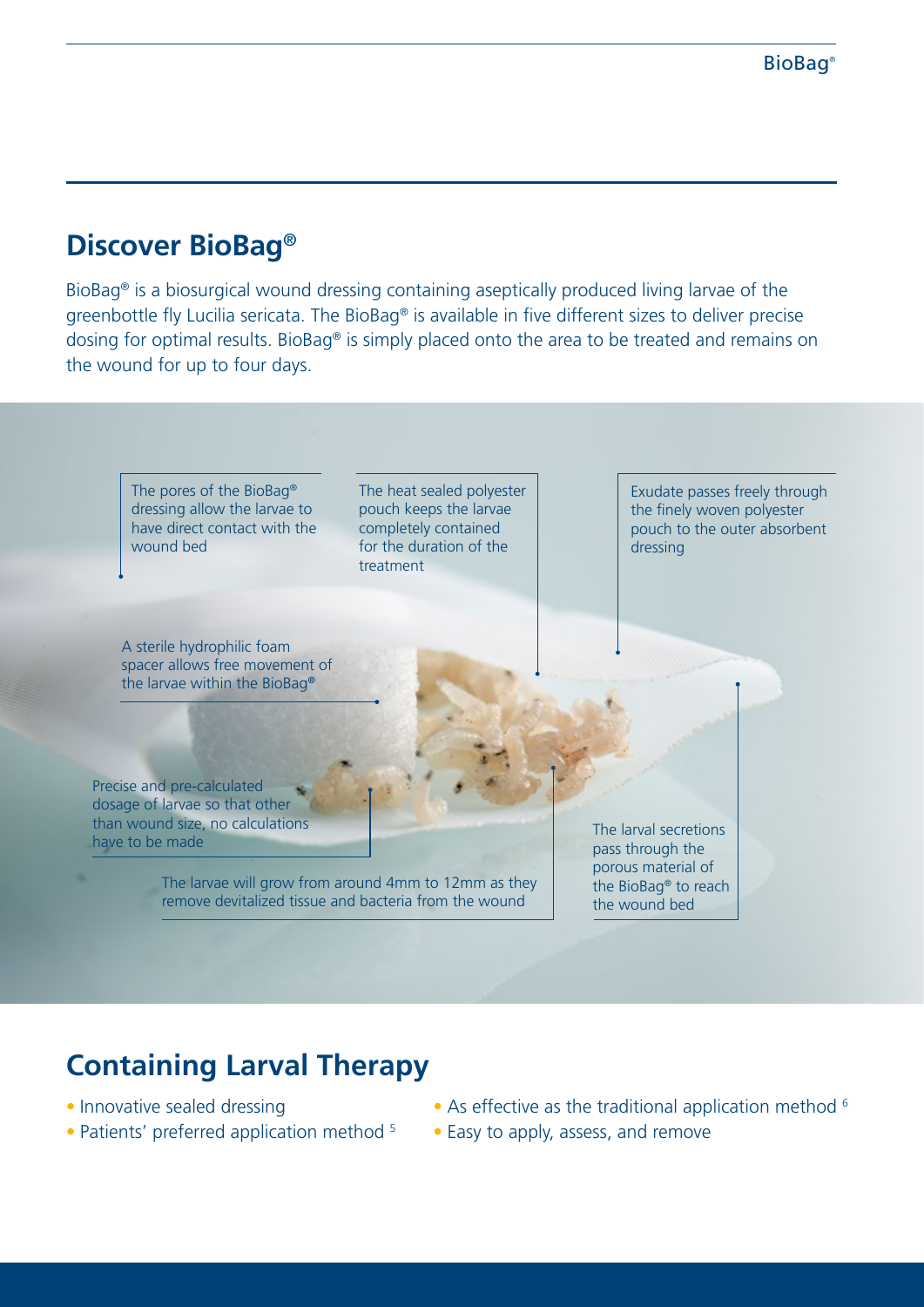### **Indications**

BioMonde Larval Therapy products are indicated for the debridement of non-healing necrotic skin and soft tissue wounds, including:



**HAEMATOMA**



**PRESSURE ULCERS**



**DIABETIC FOOT ULCERS**



#### **DONOR SITES**



**BURNS**

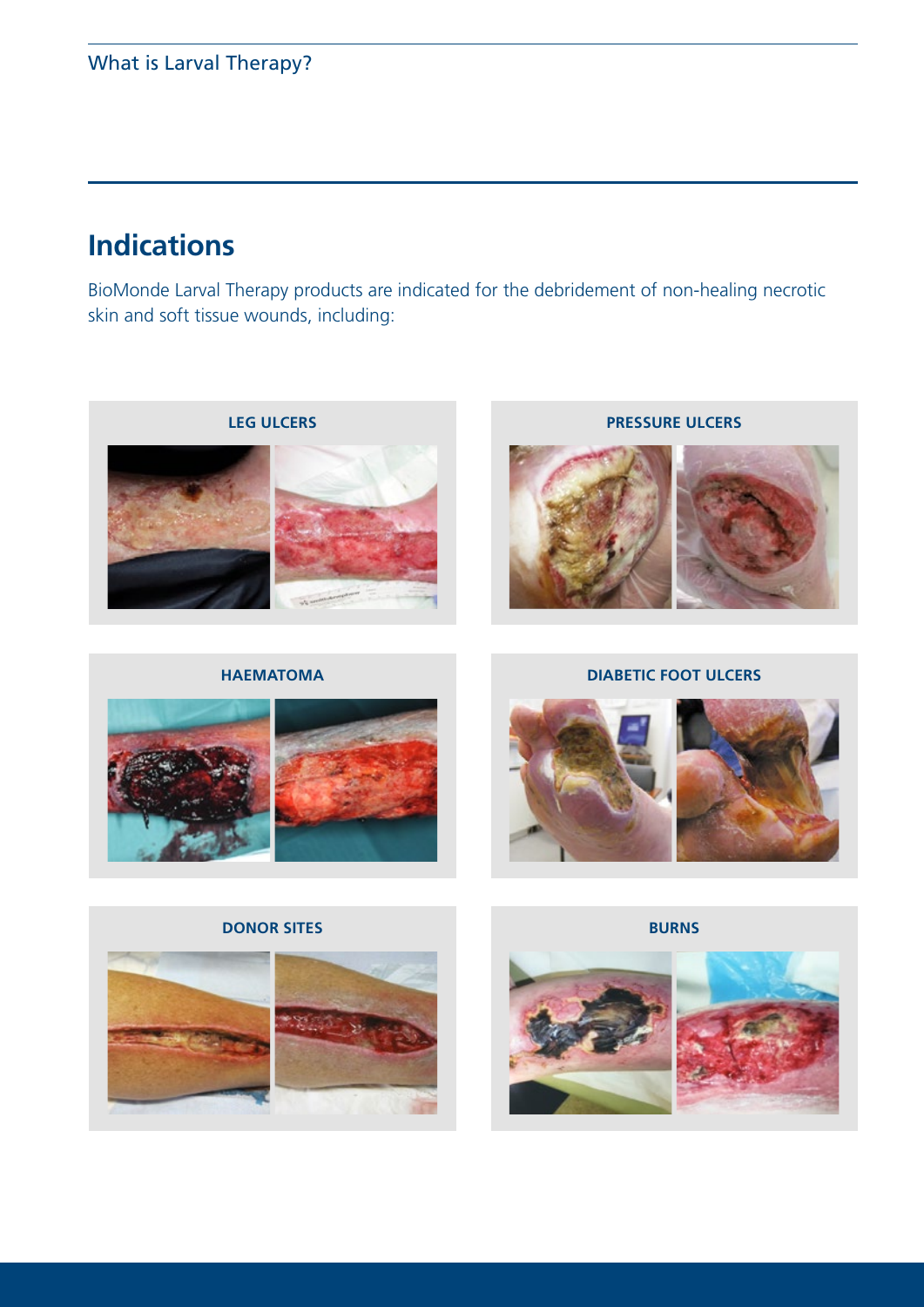

#### **TRAUMATIC WOUNDS SUSPECTED BIOFILM**





### **Contraindications & Precautions**

- Wounds that have a tendency to bleed or are close to an exposed major blood vessel
- Patients on anticoagulants i.e. Warfarin where the relevant clotting marker is not within an acceptable clinical range
- Wounds over adjacent exposed organs or leading to a body cavity
- If the patient is allergic to fly larvae or the components of the dressing including polyester and polyvinyl alcohol foam



#### **DON'T FORGET!**

Effective on a wide range of wounds, including **Pyoderma Gangrenosum & Calciphylaxsis.**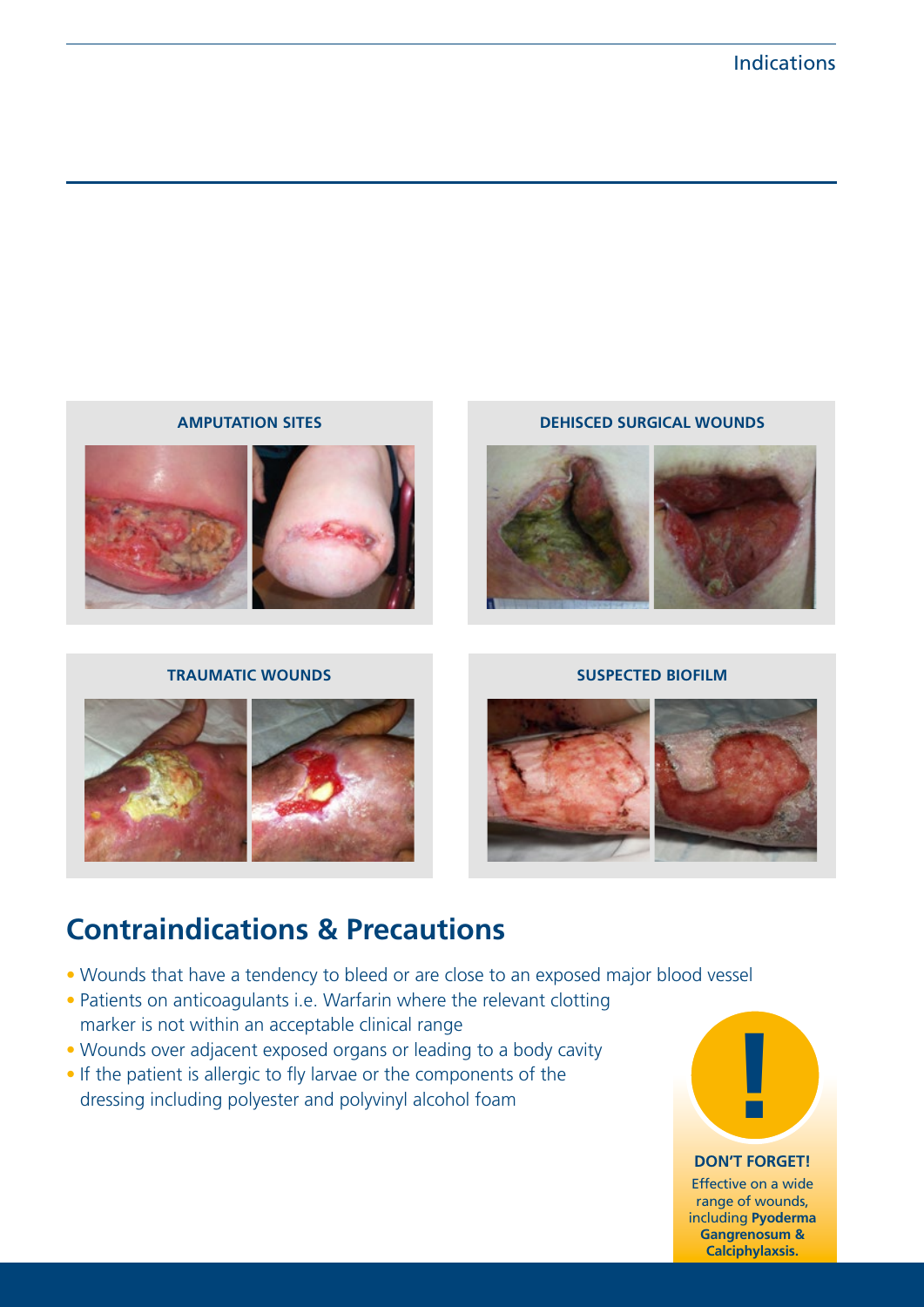#### 01. **Safe & Easy**

Removing unviable tissue, slough, necrosis and bacteria from the wound bed is the first step towards making healing possible.

The combination of the larvae's physical and biochemical action means that there are at least **10 Good Reasons** to treat your wounds with Larval Therapy.

Larval Therapy which is proven to be safe and effective is usually very well tolerated by patients with few side effects.<sup>7,8</sup> The application of the BioBag® takes the same length of time as a standard wound care dressing and can be removed from the wound quickly and easily.<sup>9</sup>

#### $02<sup>2</sup>$ **Cost-effective**

Larval Therapy has been shown to be the most cost-effective debridement method due to its speed and probability of debridement, amputation avoidance, lower infection rates and lower requirement for dressing changes, antibiotics and analgesics. 14

#### 03. **Healing Progression**

Effective wound bed preparation supports cell proliferation 10 and Larval Therapy can achieve complete debridement in an average of 8 days  $3$  and produce properties that stimulate fibroblast migration and angiogenesis and reduce wound inflammation.<sup>11 12, 13,</sup>

#### 04. **Antimicrobial**

Larvae act on bacteria and fungus in many ways. Primarily microbes are ingested into the larva's alimentary tract and either physically removed or killed. 15 Their secretions contain broad spectrum antibacterial factors that are effective on both gram +ve and gram -ve bacteria. 16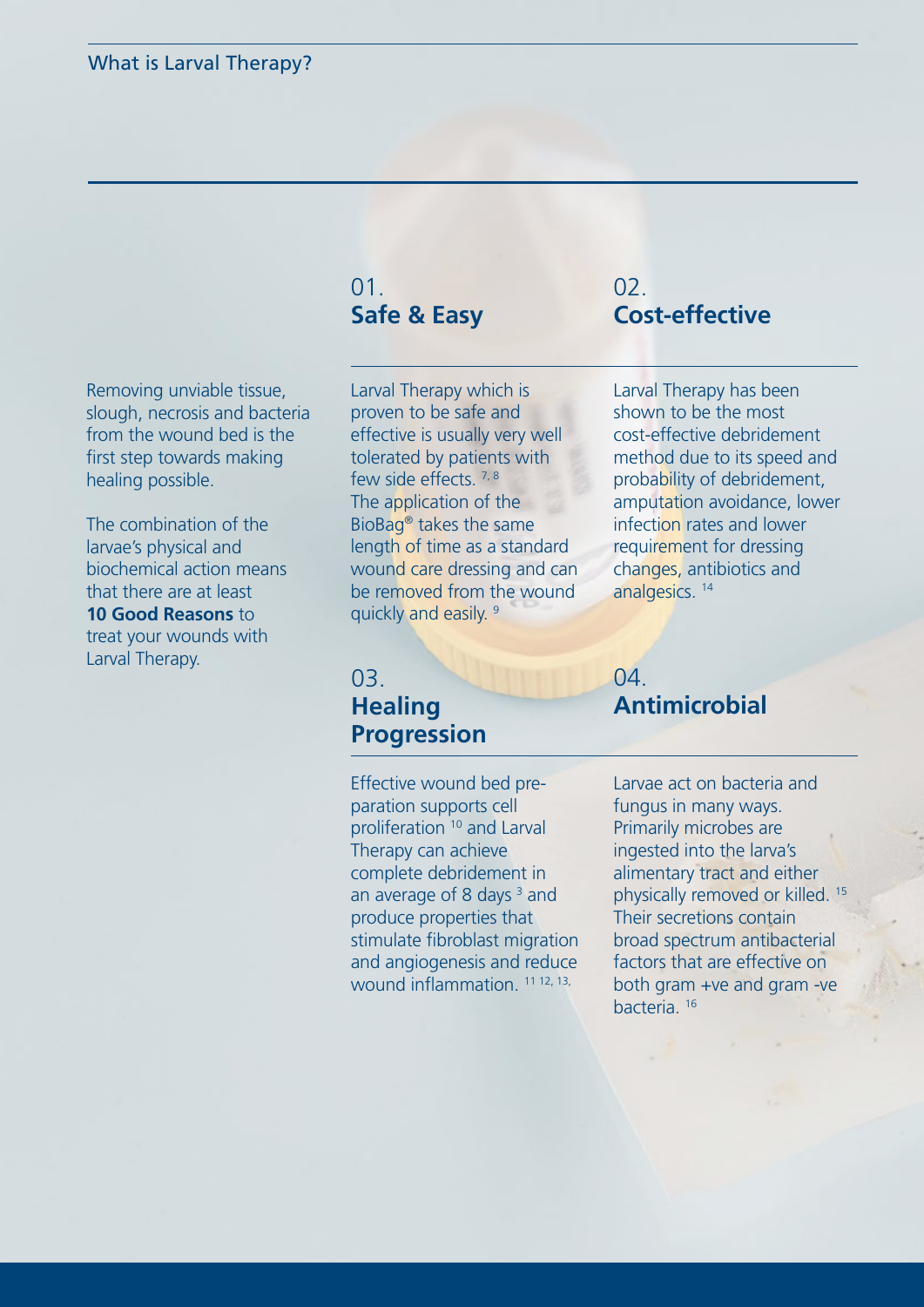### 05. **Antibiofilm**

06. **Less Antibiotics**

The proteolytic enzymes that larvae produce break down the EPS matrix that protects biofilm structures allowing the bacterial biofilm to be broken down and ingested. 16 The secretions have an additional benefit of preventing biofilm reformation.<sup>17</sup>

#### Antibiotics have an associated financial cost, risk of complex sideeffects plus they increase the threat of antimicrobial resistance. The patients treated with Larval Therapy have been shown to require fewer antibiotics plus have a lower infection rate. 3, 19

#### 07. **Amputation Prevention**

Larval Therapy is associated with a 3 x lower rate of amputation. 22 Studies show that when compared to standard therapies Larval Therapy was not only associated with lower amputation rates but also increased healing rates and in some cases patients avoided imminent amputation. 8, 19

#### 08. **Selective**

Larvae debride with complete precision. Larval secretions are unable to break down healthy, viable or perfused tissue making Larval Therapy safe to use around viable structures such as tendon and bone and can support diagnosis in limb salvage. 8, 18

#### 09. **High Probability**

Larval Therapy has a 99% success rate at improving wound conditions 20 and a 98% chance of successful debridement. 3 In some cases Larval Therapy achieves complete debridement in a little as one treatment with most wounds being cleaned within 2-10 days. 21

#### 10. **Proven Effectiveness**

The safety and efficacy of Larval Therapy has been proven in 5 Randomised Controlled Trials, over 500 clinical and scientific publications and has been documented as being used safely on over 1,000 patients. Rapid debridement is proven with a reduction in wound size and increased granulation tissue.<sup>22</sup>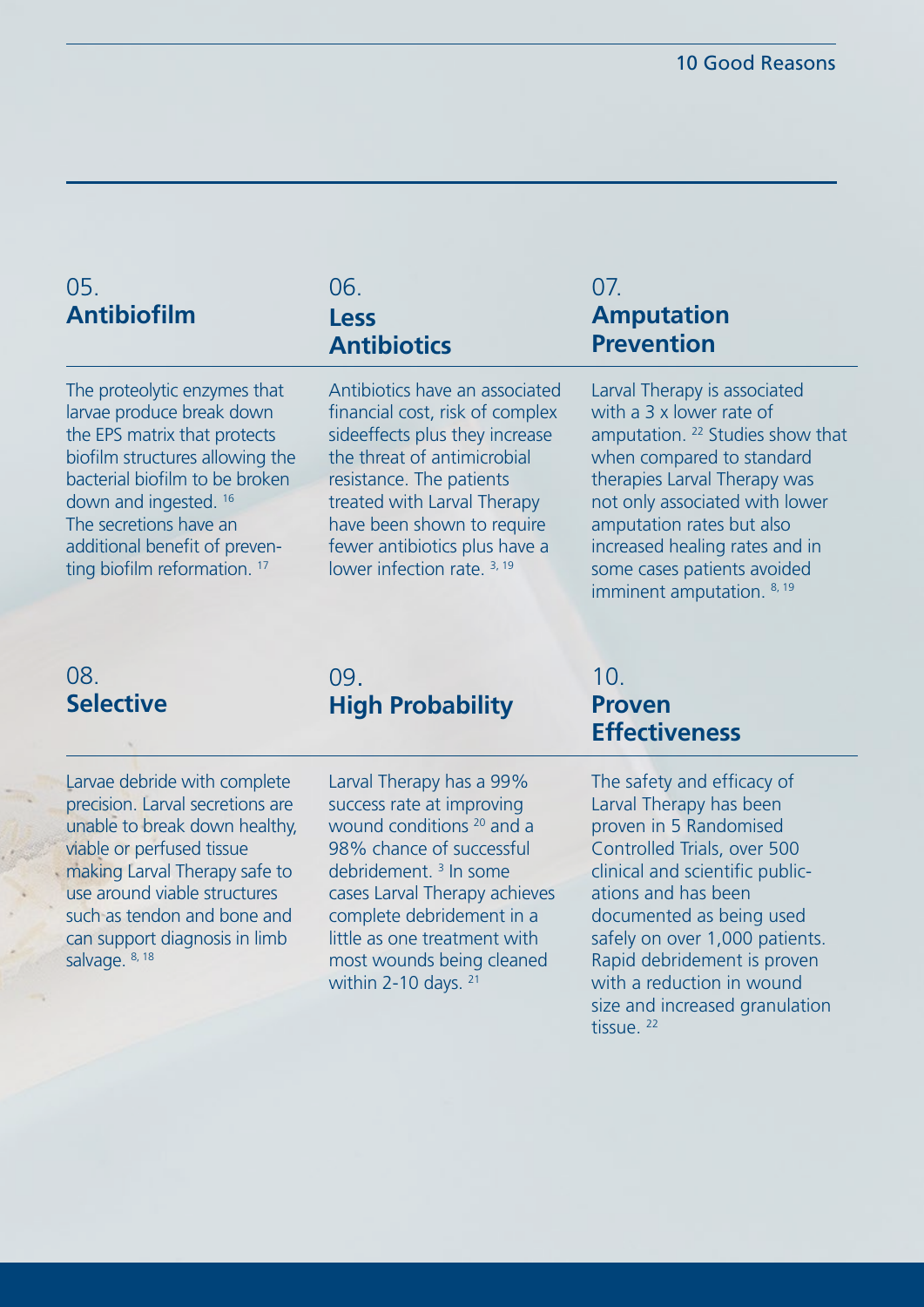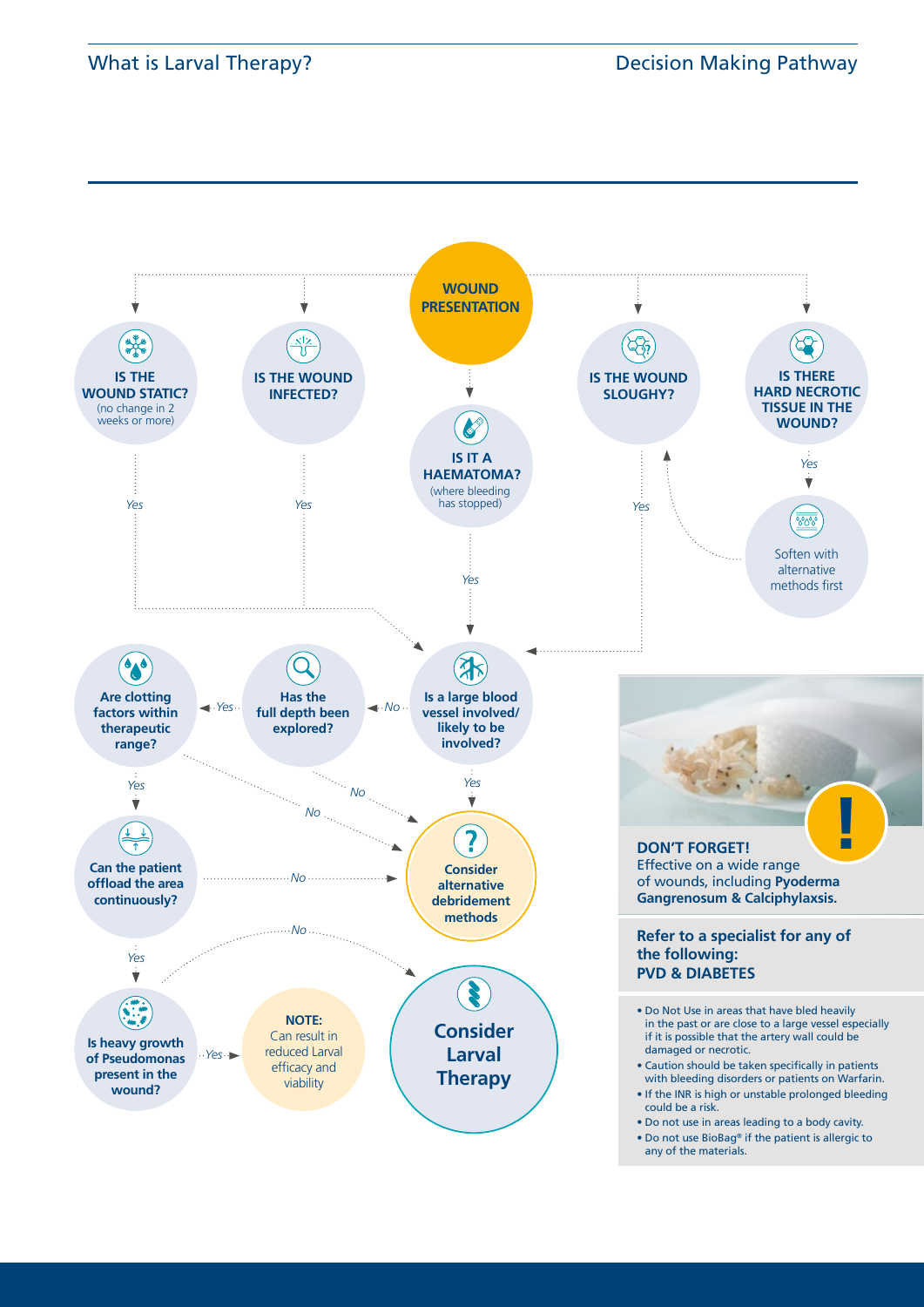### **Fips for success: Can be: BioBag® can be:**

- Larvae require Moisture + Nutrition + Oxygen
- Soften hard or dry tissue prior to treatment
- Offload to avoid direct pressure
- Maintain a continuous oxygen supply
- Avoid use in deep areas of pooling fluid

- Overlapped onto the peri-wound area
- Folded
- Rolled into a sinus
- Packed into a wound





### **Choosing the right size**

- Measure the length, width and depth of the wound
- Cover the wound bed and overlap onto the wound margins
- BioBag® size(s) should take into account the depth of the wound
- BioBag® must have direct physical contact with the area to be treated

### **BioBag® Sizes**